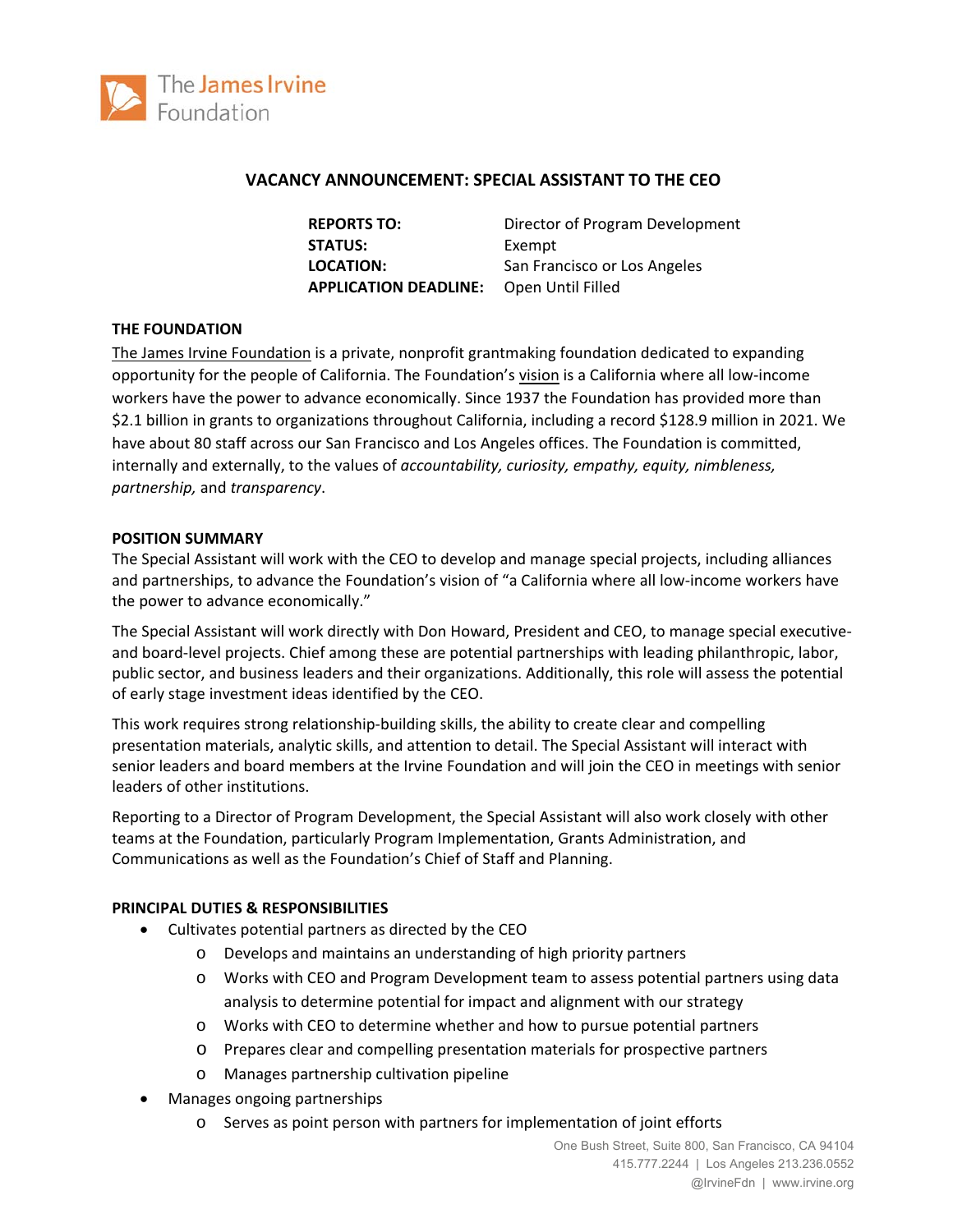- o Crafts and manages email correspondence with senior leaders
- o Tracks and maintains reports on progress and results of partnerships
- o Assesses progress and develops ideas to improve partnerships
- o Keeps CEO and Program team abreast of progress and results
- Explores early stage grantmaking ideas in partnership with Program staff
	- o Researches and scopes potential and alignment of early grantmaking ideas
	- o Collaborates with relevant members of Program Development and Program Implementation to ensure coordination and knowledge sharing
	- o Develops or transitions high potential opportunities for investment in partnership with relevant program staff
	- o Initiates and acts as primary staff lead on select grants of interest to CEO
- Leads special projects, as assigned by CEO or other senior leaders
	- o Develops project plans
	- o Engages others as needed within Irvine to deliver the project
	- o Reports out results to CEO and other senior leaders
- Provides support to Program Development function
	- o Stewards annual goal setting and reflection processes
	- o Coordinates creation of quarterly progress dashboards
	- o Coordinates and facilitates agenda for team meetings
- Participates in other cross-functional teams, as assigned by CEO and/or Vice President for Program Development

# **QUALIFICATIONS**

- A strong desire to contribute to the mission of The James Irvine Foundation
- Experience working independently with senior executives in the private, public, or social sectors
- Experience developing and managing partnerships between large institutions
- Five years of professional work experience or three years of work experience plus graduate training (MBA or MPA preferred)

# **DESIRED SKILLS AND ABILITIES**

- Interpersonal skills: the ability to work collaboratively with individuals and teams at all levels internal and external to the organization
- Organizational skills: self-directed (e.g., manage process, plan workflow, handle multiple tasks simultaneously, meet deadlines), attention to detail, and follow-through
- Technical skills: Understanding of philanthropy; strong communications capabilities and experience creating presentation materials for various audiences; quantitative and qualitative research, analysis, and synthesis capabilities
- A personal style characterized by humility, flexibility, self-awareness, accessibility, curiosity, humor, a sense of urgency, and the ability to work with grace under pressure